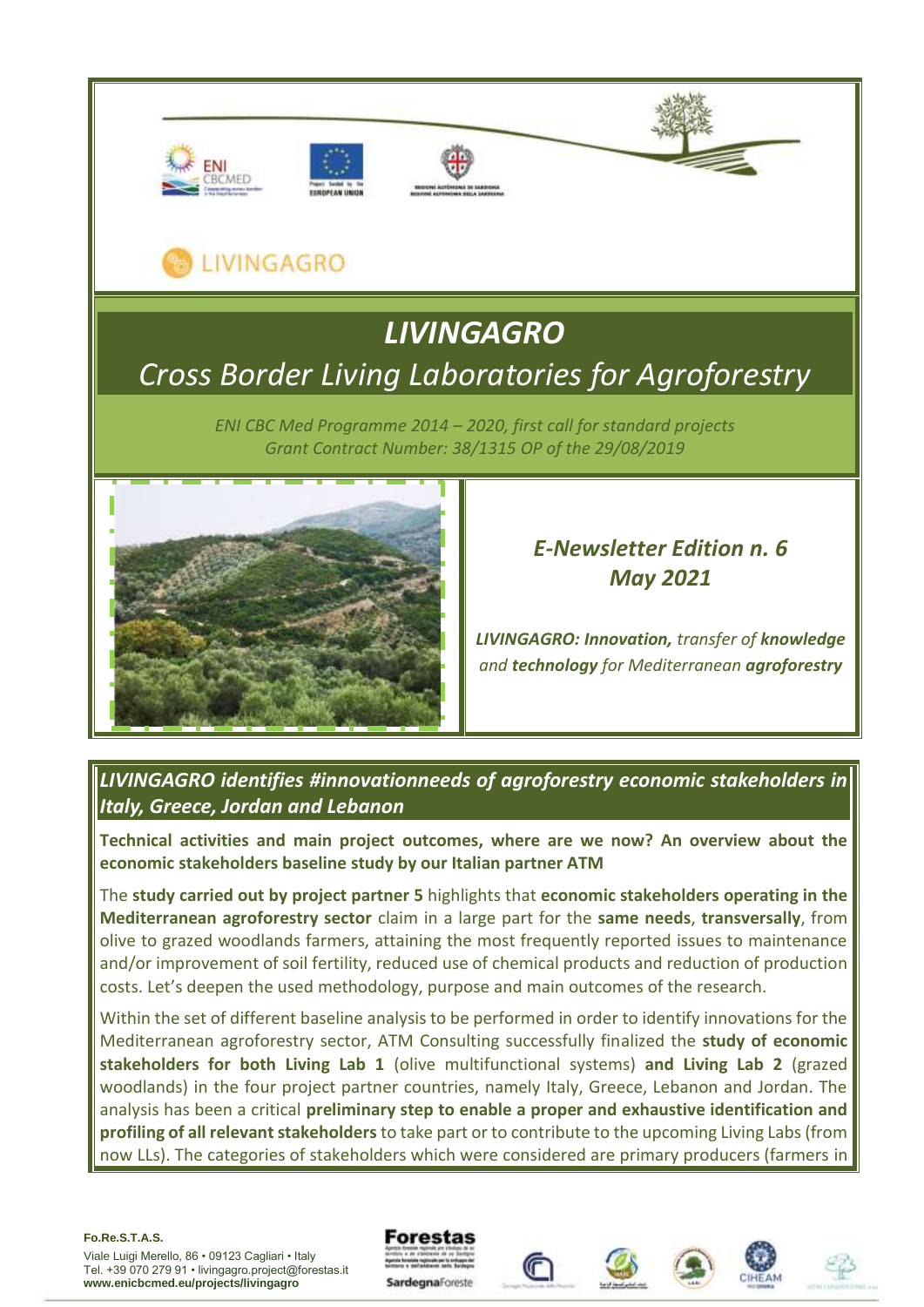

general), food processors, intermediaries, distributors, seed and chemicals producers, trade associations and public authorities.

### The **purpose of the research** in brief:

- ➢ Identify all relevant stakeholders for the two LIVINGAGRO LLs;
- $\triangleright$  Create a basis for stakeholder involvement within the two LLs:
- $\triangleright$  Create a basis for communication among relevant stakeholders at various levels;
- $\triangleright$  Set the scene for the implementation of virtuous circles with positive economic dynamics in the medium to long-term.

Questionnaires and interviews have to this end been the tools that allowed ATM Consulting to establish a communication channel with the stakeholders and gather the relevant data from them by asking targeted questions and holding open discussions on themes addressed by the project.

### **The main outcomes**

Main results on the economic stakeholder analysis for **Living Lab 1** on **olive multifunctional systems**, overview per country:

#### *Italy, Sardinia*

**Most of the farms indicated the maintenance and / or improvement of soil fertility (29%) and the protection of biodiversity (28%) as the most important aspects for their business**. There are two other aspects, the better use of water resources (17%) and protection from soil erosion (14%) which were also considered of some importance. Most of the responses provided by farms focus on innovations regarding the improvement of pruning operations (15%) and working conditions (13%).

#### *Greece, Crete*

The most important aspects for the farm that were indicated in the responses were **the maintenance and /** 



**or improvement of soil fertility (29%)** and the lower use of chemical products (23.4%). In general, the issues related to the use of plant protection products are particularly felt: in fact, in addition to

#### **Fo.Re.S.T.A.S.**







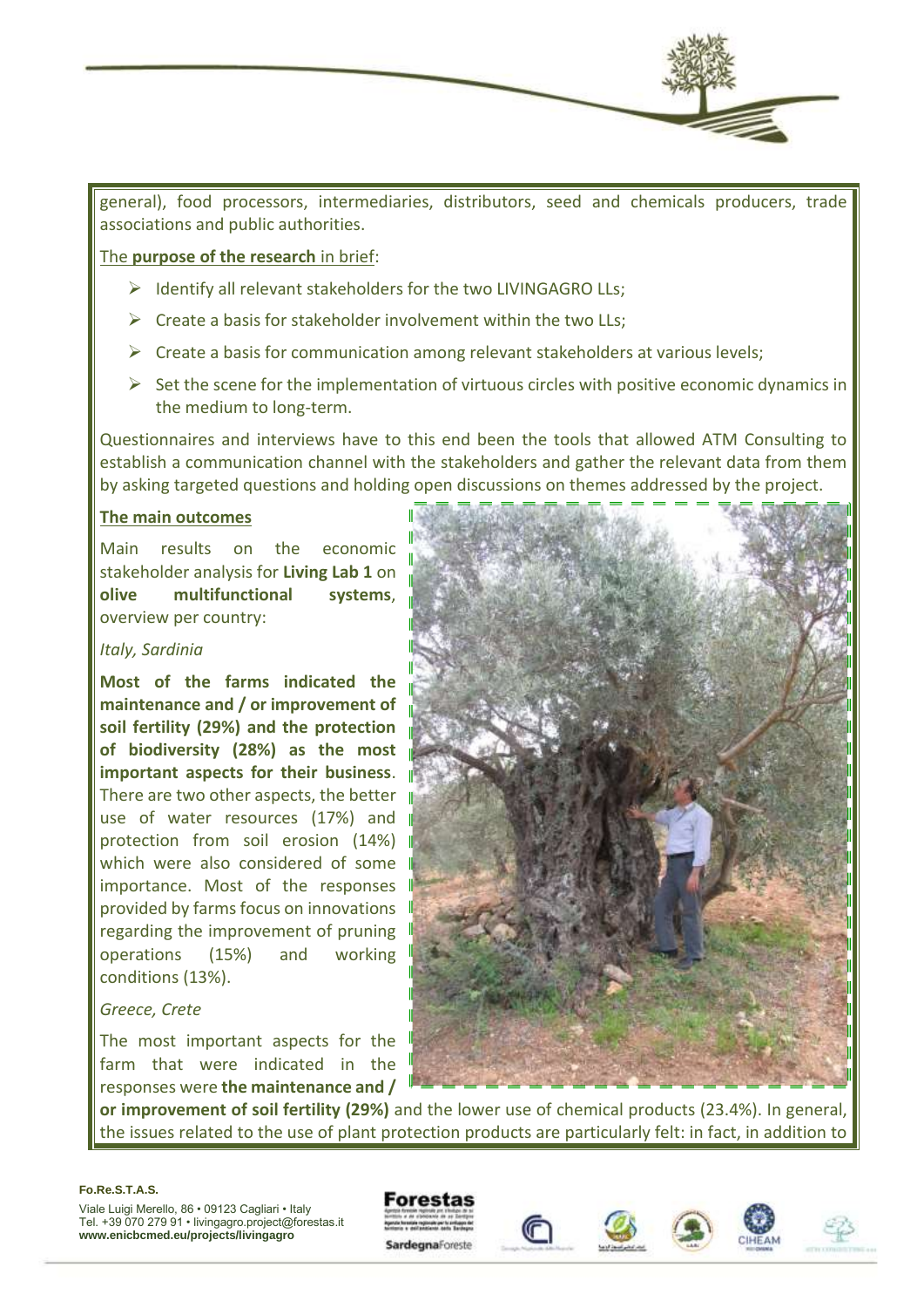their lesser use, the need for rationalization and improvement of phytosanitary treatments appeared to be important (16.1%). Most of the answers given by farms focus on improving the quality of their product (23.8% of the answers). Another very important aspect is linked to the

improvement of the phytosanitary aspects of the crop (16.9% of the answers).

#### *Lebanon*

As for the aspects that Lebanese farmers indicate as particularly relevant to their business, the **maintenance and / or improvement of soil fertility is indicated in 35%** of the answers. The second most important aspect is the limited use of chemical products (28% of the answers) which is strictly connected to the rationalization and improvement of phytosanitary treatments (13% of the answers). In 24% of cases, answers focus on improving the phytosanitary aspects of the crop, followed by the request for innovation relating to the improvement of pruning operations (18% of the answers) and the improvement of working conditions. (16%).

## *Jordan*

For the Jordanian olive farms that participated in the survey, the aspect deemed most relevant to their activity is the **maintenance and / or improvement of soil fertility**, followed by the protection and best use of water resources and by the less use of chemicals. The prevailing interest mainly concerns economic objectives, aimed at increasing farm income. The farms believe they can achieve these goals through innovations aimed at increasing the production yields of olive trees and, in general, agricultural production and the containment of production costs.



#### **Fo.Re.S.T.A.S.**







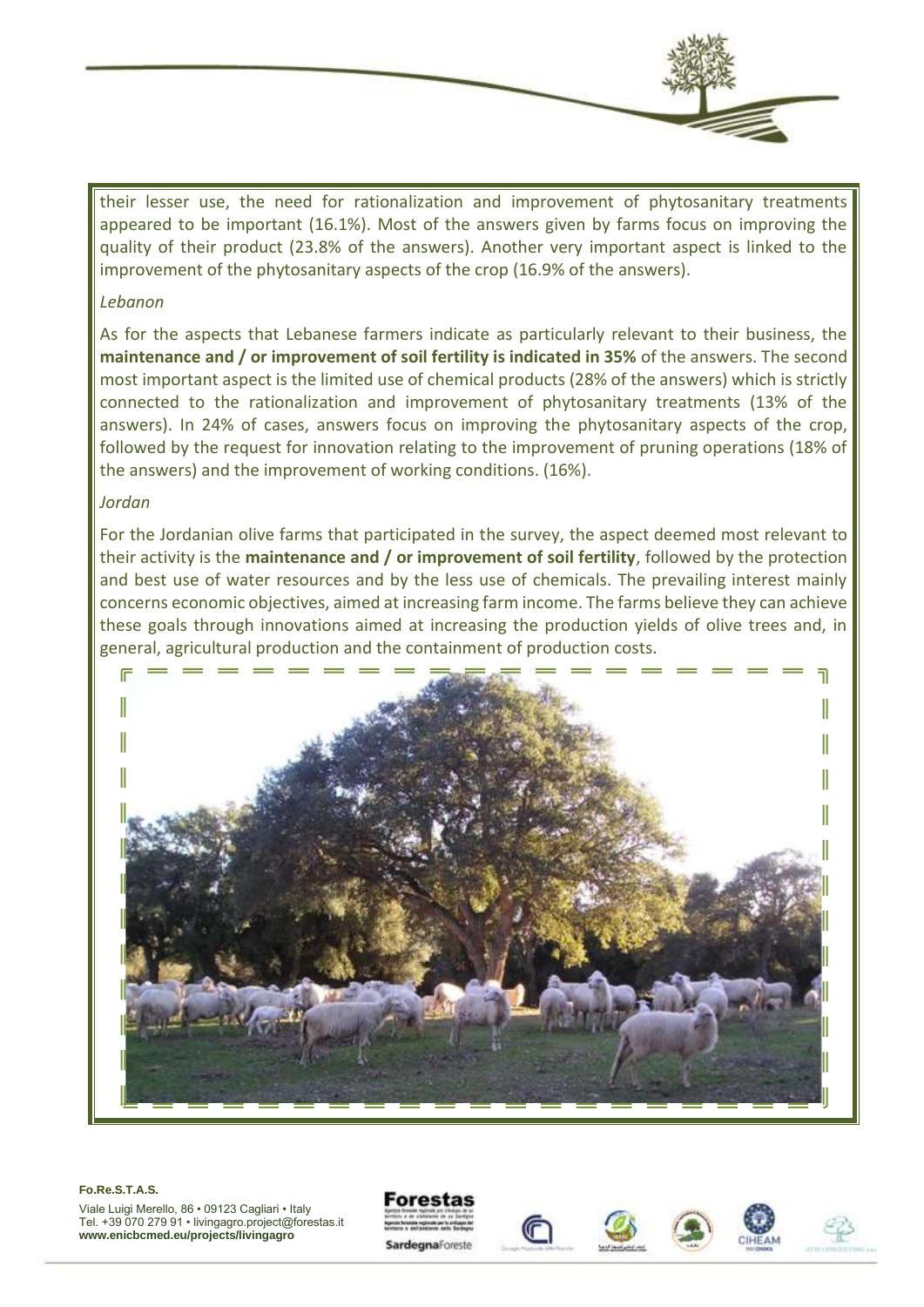

## **Main results on the economic stakeholder analysis for Living Lab 2 on grazed woodlands, overview per country**:

## *Italy, Sardinia*

The most important aspects indicated by the farms point mainly to the **problems connected to the fertility of the soils (37% of the answers)**, of particular relevance is also the safeguarding of biodiversity (23% of the answers), the safeguarding of land from erosion (15%) and aspects related to the best use of water resources (15%). While most of the answers focus on innovations concerning the reduction of production costs (24%), two other important objectives are the development of new products (17%) and the improvement of working conditions (16%).

## *Greece, Crete*

The aspects most often highlighted by the companies were the **maintenance and / or improvement of soil fertility (29%)** and the lesser use of chemical products (29%). Most of the answers given by companies focus on decreasing production costs (27% of the answers). The increase in product quality is indicated in 17% of cases.

## *Lebanon*

As for the aspects that Lebanese farmers indicate as particularly relevant to their business, the **maintenance and / or improvement of soil fertility is indicated in 35% of the answers**. The second most important aspect is the reduced use of chemical products (28% of the answers) which is strictly connected to the rationalization and improvement of phytosanitary treatments (13% of the answers). Most of the answers focus on innovations regarding the reduction of production costs (35%), two other important objectives indicated are: the quantitative increase of production (18%) and the improvement of working conditions (15%).

## *Jordan*

No questionnaires were completed in Jordan. Agroforestry is not a common practice in this country, where natural forests are protected and under the control of the Ministry of Agriculture and the Ministry of Environment in which animal grazing is not allowed: as such Jordan does not have grazed woodlands. Within LIVINGAGRO project, the consortium will in this case work for establishing new forests to introduce the grazed woodlands system or to re-habitat the existed forests and pasture rang lands by introducing new plants suitable for this purpose.

The full report will be available soon on the project website section "Library / Documents".

## **#***Catalogue of innovations: MAICh to develop it for olive multifunctional systems (Living Lab 1)*

The LIVINGAGRO team at the [Mediterranean Agronomic Research Institute of Chania \(MAICh\)](https://www.iamc.ciheam.org/) in Crete, Greece, has made **good progress identifying innovations to be presented at B2B events to be organized in Greece, Jordan and Lebanon**, entering their descriptions in the **dedicated B2B catalogue** as soon as they will be selected by the partnership. The MAICh team has been considering the results of surveys from Greece and Lebanon, as well as email interviews with

#### **Fo.Re.S.T.A.S.**







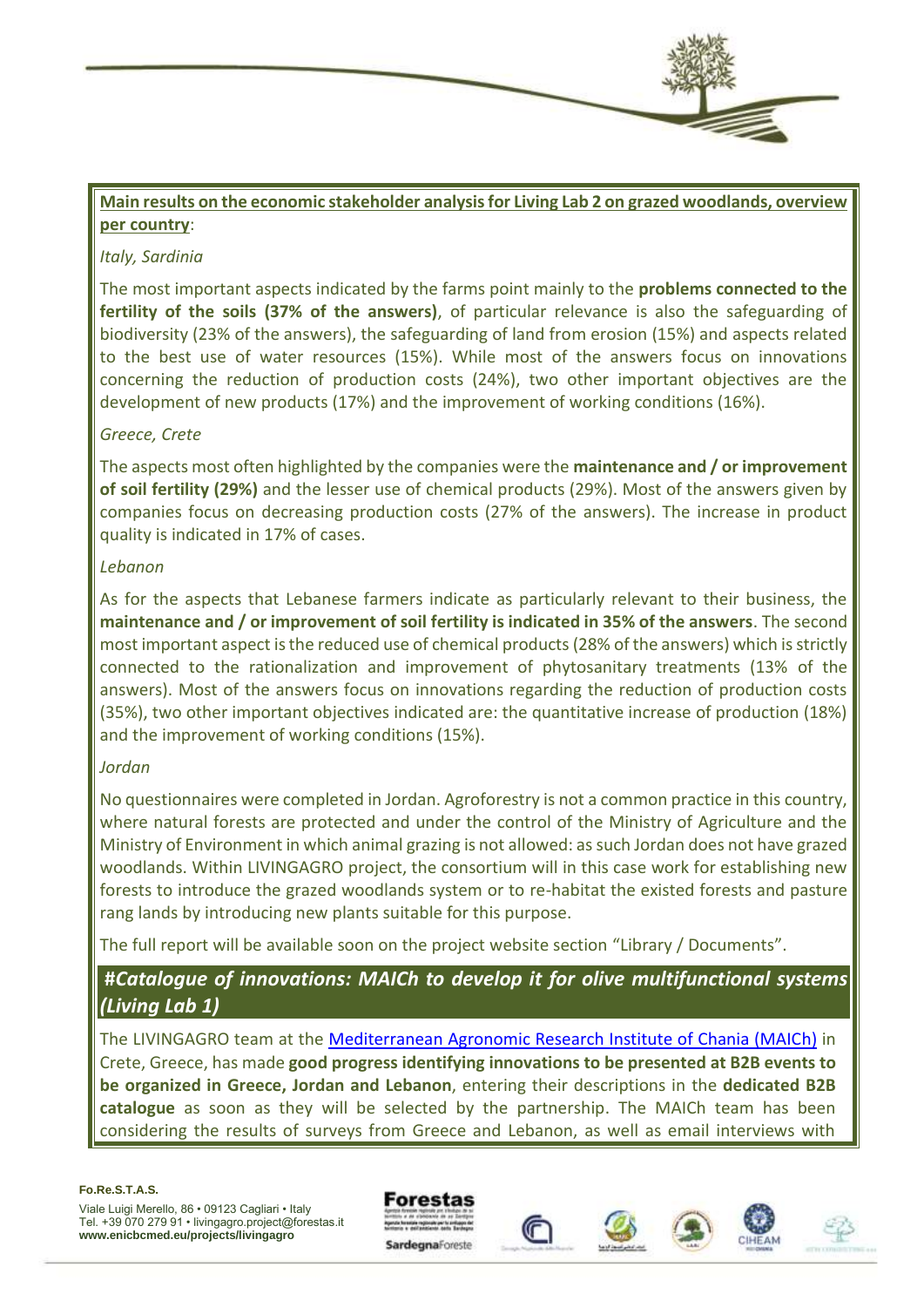

stakeholders in the Greek olive oil sector and information from Dr. Peter Moubarak at the Lebanese Agricultural Research Institute, then **identifying innovations that respond to stakeholders' needs**.

In addition to identification and **capitalization of innovations** that are ready (or nearly ready) for real-world application developed within **research projects**, the MAICh team has been **reaching out numerous contacts in the olive oil sector and academia to inquire about more innovations**. Work



continues on the catalogues and, while there will be considerably more to be done regarding agroforestry and grazed woodlands, the catalogues for olive multifunctional systems should be ready soon.

**Innovations identified** for Living Lab 1 (olive multifunctional systems) **range from** very practical applied solutions to farmers' day-to-day problems, to pioneering scientific developments. For example, the award-winning Cretan olive oil producer and inventor Eftychis Androulakis recently described two inventions that could be used in many olive mills: **a new washing and drying system that lowers the temperature of harvested olives** by 2 to 3 degrees Celsius,

and **an olive depitter/crusher adapted to remove much of the olive peel**, containing no plastic or rubber parts and keeping the temperature stable. Both of these machines are likely to yield higher quality extra virgin olive oil that can bring producers a better price.

Another practical innovation is the **[FruitFlyNet-ii](http://www.enicbcmed.eu/projects/fruitflynet-ii) automated monitoring and control system against the olive fly and Mediterranean fruit fly**, developed by a team including Professor Theodore Tsiligkiridis at the Agricultural University of Athens. **Part of another ENI CBC Med project, FruitFlyNet-ii is a sustainable, environmentally-friendly pest control system for olive**, citrus and peach orchards that can improve product quality and quantity by integrating the following for the first time: automatic real-time field data acquisition, an innovative e-trap, spraying, e-guidance and traceability.

**Fo.Re.S.T.A.S.**







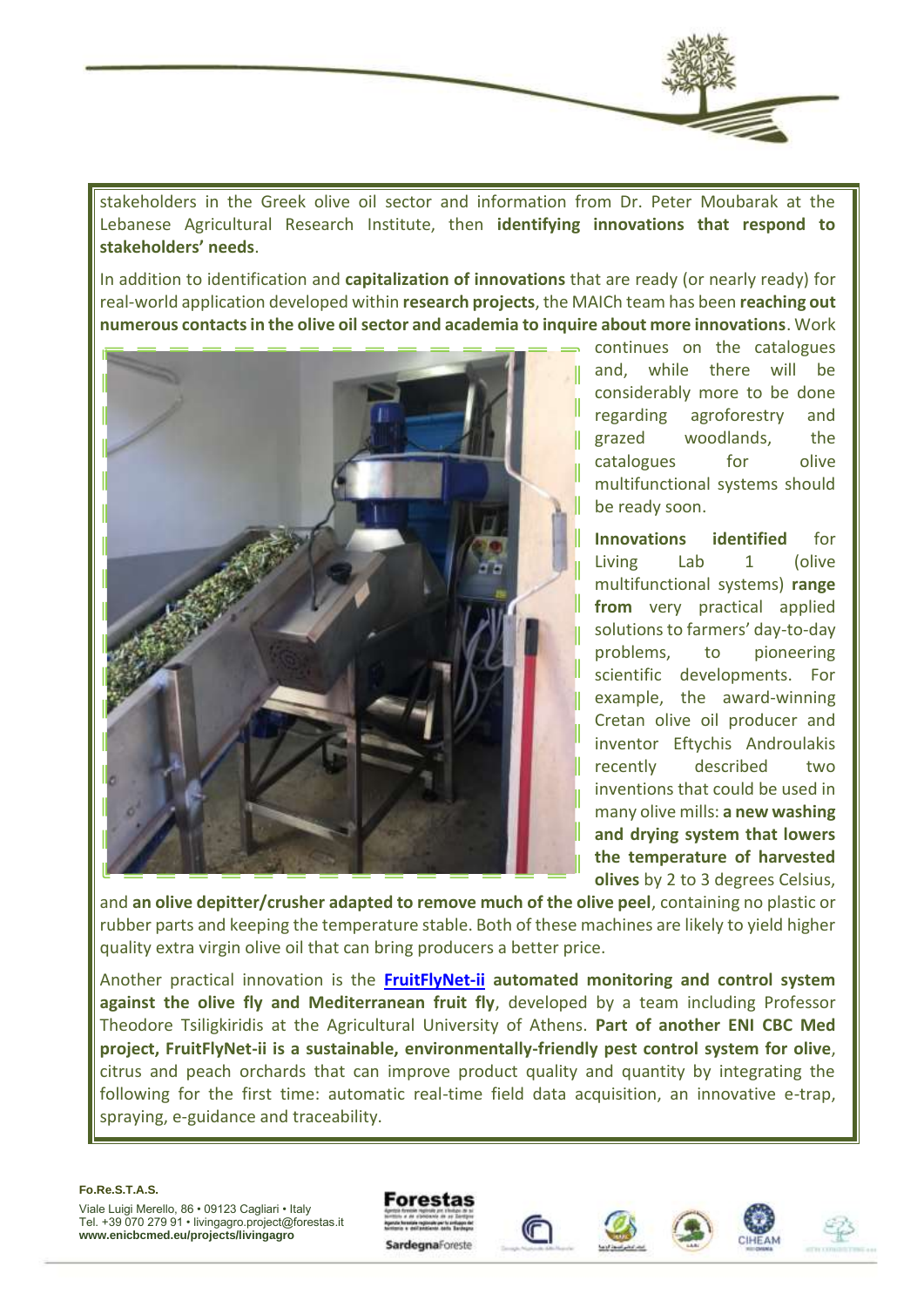



FruitFlyNet-ii: Commercializing a Location Aware System of environmentally effective e-monitoring and ground spraying control solutions for Olive and Med fruit fly pests based on Living Labs innovations and startups enforcement.

In terms of cutting-edge scientific developments, two innovations from MAICh's own Department of Horticultural Genetics and Biotechnology can help various stakeholders interested in the **authentication of olive cultivars and olive oil**: Dr. Panagiotis Kalaitzis's **DNA-based diagnostic test** to accurately authenticate the varietal origin of olive oil, and Dr. Konstantinos Blazakis's **oliveID**, an **image-based tool to identify olive cultivars** based on a numeric analysis of the size, shape, and structure of olive leaves, fruits, and pits. The next step for oliveID is its implementation as a smartphone application.

*#Researchstakeholders for Mediterranean grazed woodlands (Living Lab 2) successfully identified by CNR*

In order to find similarities and complementarities among research outcomes coming from LIVINGAGRO countries, an **analysis of the research stakeholders in the field of grazed woodlands** was performed to a) develop a preliminary scenario of available innovations and b) identify potential participants to Living Lab 2, representing the scientific research sector.

The **selection of most relevant research outcomes in the last ten years** was carried out considering **scientific articles published in International Scientific Indexing (ISI) journals and citations for scientific literature collected from bibliographic databases of life science journals and online books** (Web of Science and Scopus database, Google Scholar, etc.). A preliminary list of almost 50 research articles on grazed woodlands (silvopastoral systems) is now available. Around 50 researchers, and their research organizations, universities and companies that have produced scientific papers and that were engaged in technological innovation, were listed. The analysis allowed the identification of innovations tested at an experimental level. **Many of the researchers and related papers identified arise from activities of recently concluded or ongoing projects** such as **[AGFORWARD](https://www.agforward.eu/index.php/it/)** an **[REGENERATE](https://regenerate.eu/en/)**, which have also been taken in consideration for the development of the LIVINGAGRO Capitalization plan. Furthermore, on the basis of the list of researchers who have developed research and innovations in recent years in the field of agroforestry systems management, the conditions (motivation, interest, personal availability) for a direct participation of

**Fo.Re.S.T.A.S.**







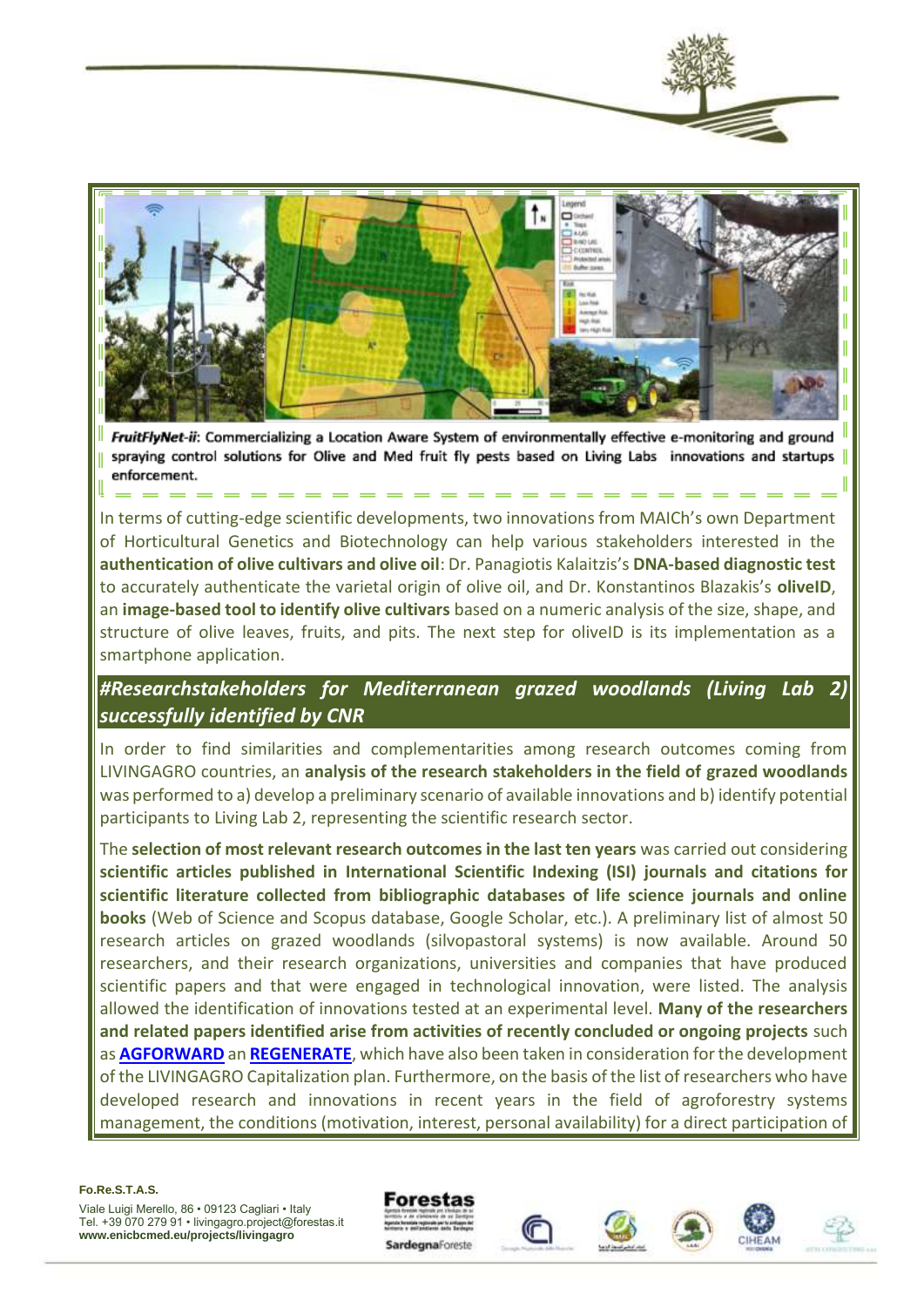researchers in the development of Living Lab activities were assessed. Moreover, **on January 28th 2021 a webinar on silvopastoral systems was held** on Zoom platform. **About 80 researchers attended** the webinar. The webinar **generated a discussion and highlighted innovations of national silvopastoral systems, with focus on LIVINGAGRO countries**. A first description of the main innovation needs in order to improve the economic efficiency and profitability for farmers (agronomy, zootechnical aspects, marketing, production system, etc.) was proposed and discussed.



Finally, **research stakeholders identified the following emerging innovations**:

- 1) *INNOVATIVE PRACTICES: LEGUME SOWING*
	- $\checkmark$  Mixtures for quality silvo-pasture;
	- $\checkmark$  Shade tolerant species:
- 2) *INNOVATIVE PRACTICES: GRAZING MANAGEMENT*
	- ✓ Virtual fences;
	- $\checkmark$  Adaptive grazing management;
	- $\checkmark$  GPS collars for animal tracking and precision grazing
- 3) *POLICY: Branding silvopastoral products*

#### **Fo.Re.S.T.A.S.**







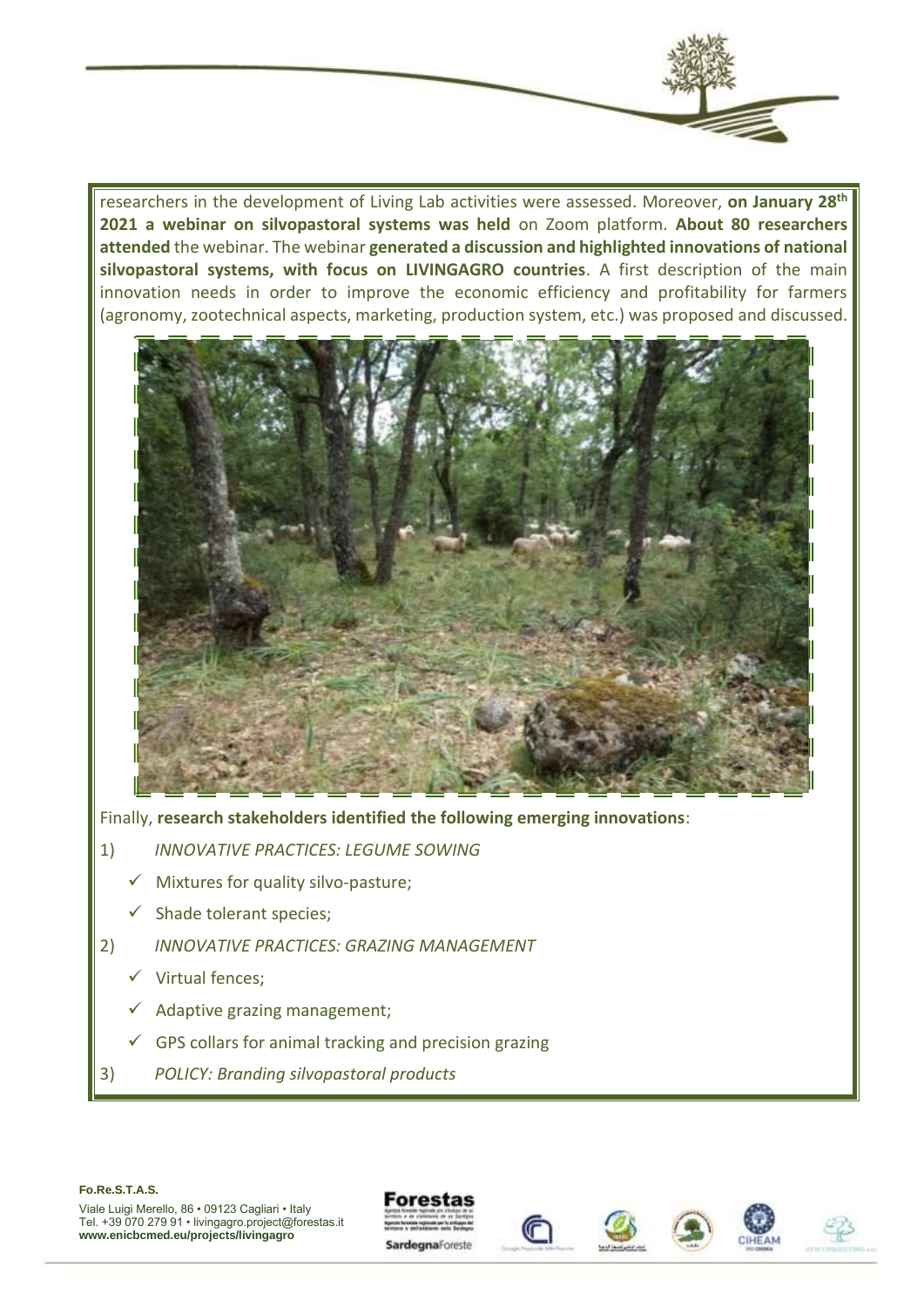

*FROM THE PROJECT PARTNERS – In this edition: news from the Lebanese Agricultural Research Institute (LARI, PP3)* 



LIVINGAGRO project lately entered in its 4th semester of implementation and preparatory as well as back-office activities do progress despite uncertainties caused by the COVID-19 pandemic. Within this short article we give you a more detailed overview of **what the Lebanese project team is working on in collaboration with the other partners** trying to compensate the delay accumulated partly due to the pandemic situation but also, equally problematic, to the economic crisis affecting Lebanon since several months by now. In the last months [LARI](http://www.lari.gov.lb/)'s team was engaged with the progress of the tender for subcontracting an information and communication technology (ICT) **company to prepare the project ICT platform**. The platform will serve for data management, access to interactive services linked to the Living Laboratories (LLs) to be established, e-learning tools and will have many other functions ensuring the expected informative flows. Data to be included in the platform will be gathered by all partners involved as output of specific activities and they will be based on a georeferenced database back-end, front-end, and other optional services linked to the database. Moreover, LARI's team worked on the **preparation of a plan referred to the e-learning modules** and contacted several colleagues in the different LARI stations all over Lebanon to collaborate for the preparation of the e-learning modules each one according to his specialization. The modules to be developed will be available through the ICT platform and will benefit from all the

#### **Fo.Re.S.T.A.S.**







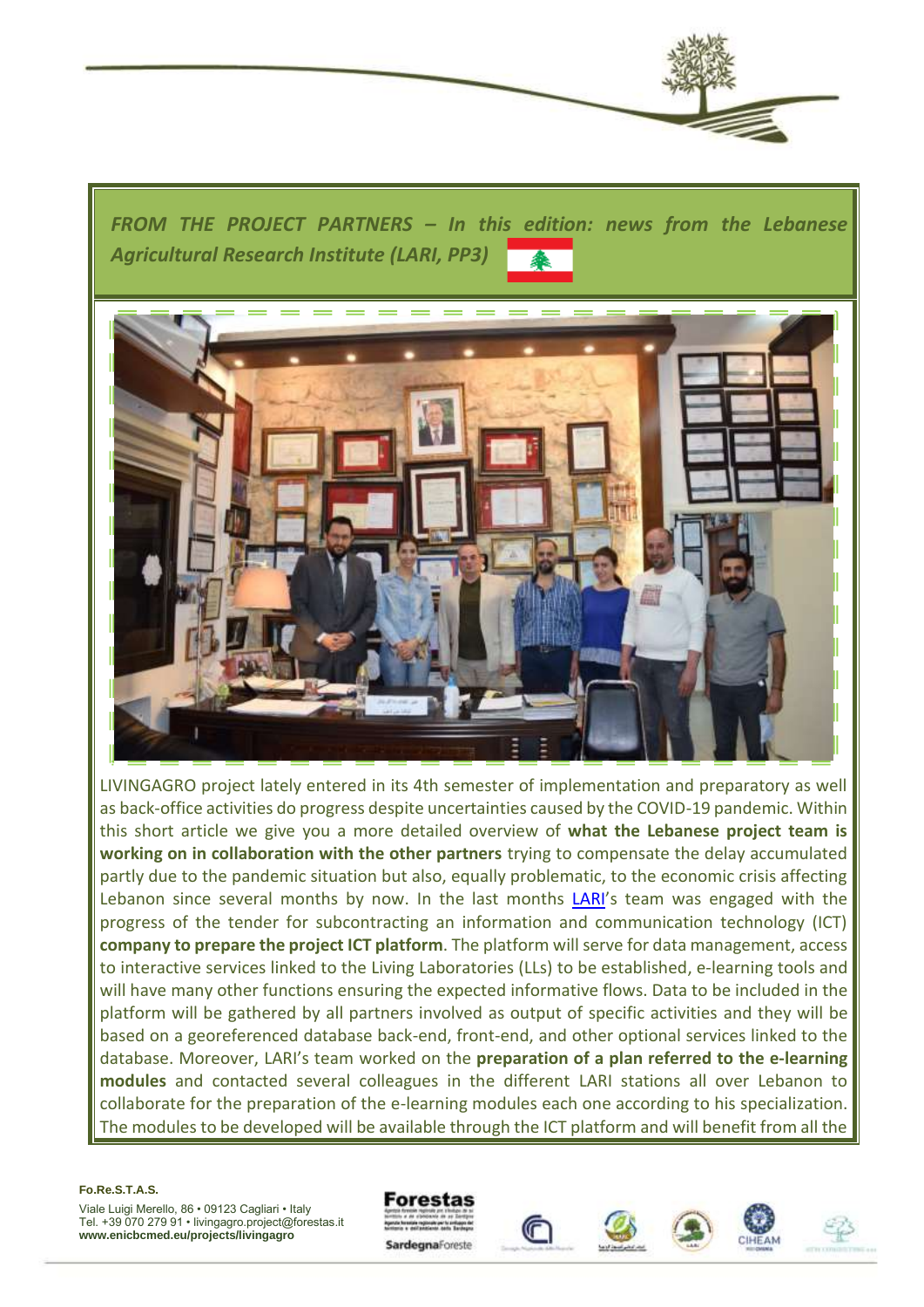

innovations and demonstration materials (i.e.: project deliverables) foreseen by the project. All **information will be combined and organized to achieve the e-learning modules** targeted to Universities, SME's, policy makers, agricultural engineers, technicians, citizens and other relevant stakeholders. A preliminary draft workplan of the field visits was prepared in order to allow researchers to conduct this activity as soon as the COVID-19 situation will improve in Lebanon and in the other partner countries. Within this activity lead by LARI, **a total number of 20 visits will be conducted in Italy, Greece, Lebanon and Jordan**. Researchers, following the signature of specific agreements, will visit farms and different kind of economic operators in order to assess specific needs for innovation, re-orient research towards satisfying firms' needs and assess the possibility of transferring ready-to-use innovations.



In parallel, the team followed the **progress of some field trials which already started in different regions of Lebanon**. The aim of these activities is to **test and develop innovative solutions for agroforestry in the grazed woodlands and olive multifunctional systems sectors** such as, for example, **IOT technologies**for agroforestry; instruments for **detection** of the most suitable **varieties also for intercropping**; **innovative food and non-food products,** adaptation of existing machineries (like tractors), **specific technologies for intercropping**, new **olive varieties ready for patent protection**, **selection of mixtures of resilient and arid resistant forage and grazing species** for multipurpose, **new lines and legume materials** etc.. In Aabde region (North Lebanon), a trial studying the **effect of different cover crops on soil characteristics and olive production** in "Baladi" olive orchards is ongoing. In addition, in Aabra region (South Lebanon) another trial **testing different soil management techniques in olive orchards** is also in progress. Moreover, many other trials such

#### **Fo.Re.S.T.A.S.**